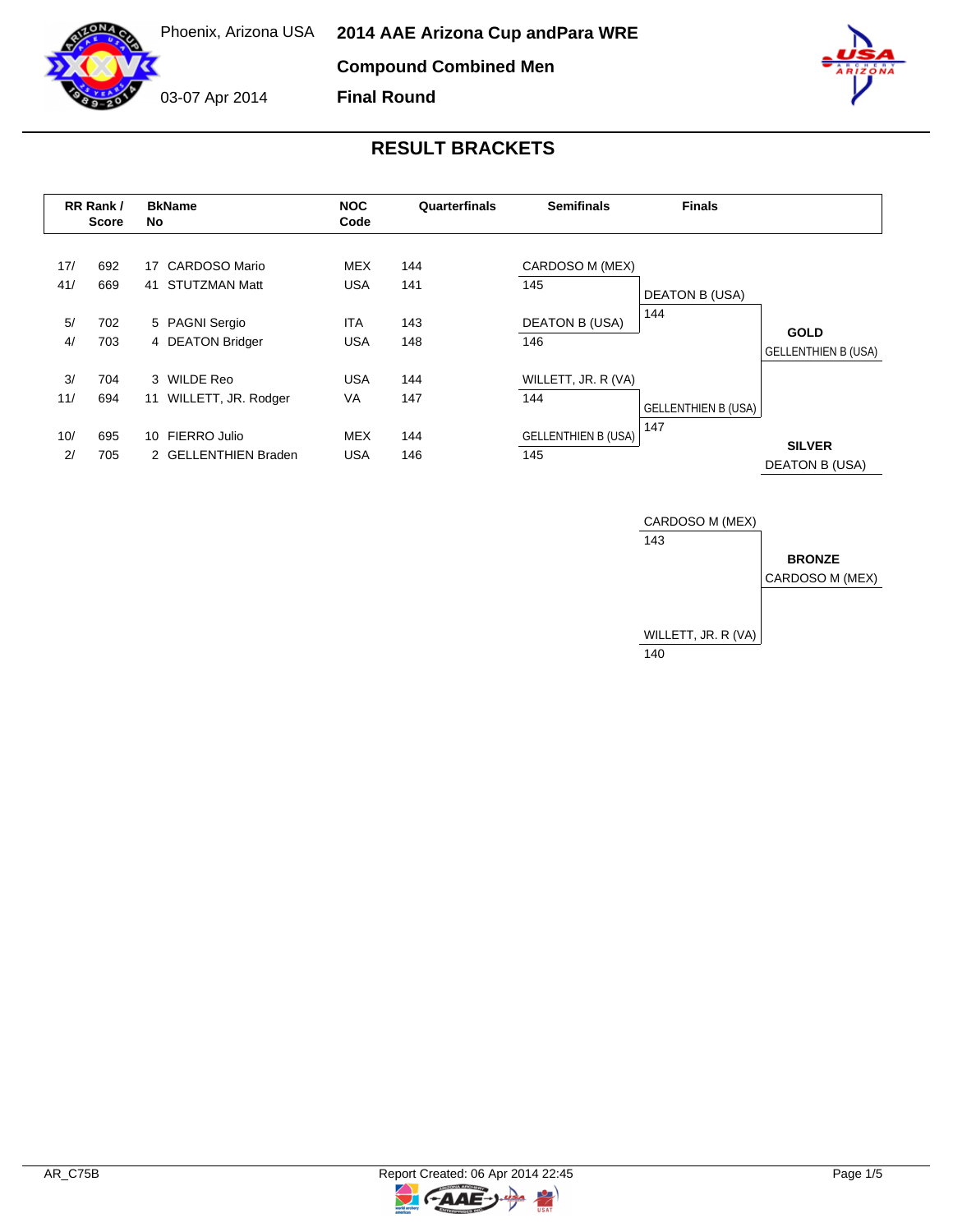

# **RESULT BRACKETS**

**Elimination Round**

| RR Rank /<br><b>Score</b> |            | No | <b>BkName</b>                                   | <b>NOC</b><br>Code | 1/48<br>Elimin. Round | 1/24<br>Elimin. Round          | 1/16<br>Elimin. Round    | 1/8<br>Elimin. Round | Quarterfinals    |
|---------------------------|------------|----|-------------------------------------------------|--------------------|-----------------------|--------------------------------|--------------------------|----------------------|------------------|
| 1/                        | 707        |    | 1 ANDERSON Steve                                | ID                 |                       | ANDERSON S (ID)                |                          |                      |                  |
|                           |            |    | pre-seeded in 1/16th                            |                    |                       |                                |                          |                      |                  |
|                           |            |    |                                                 |                    |                       |                                | ANDERSON S (ID)          |                      |                  |
|                           |            |    |                                                 |                    |                       | -Bye-                          | 141                      |                      |                  |
|                           |            |    |                                                 |                    |                       |                                |                          | ANDERSON S (ID)      |                  |
|                           |            |    |                                                 |                    |                       |                                |                          | 143                  |                  |
| 33/<br>80/                | 675<br>650 |    | 33 BRAYFORD Kevin<br>80 SEWALL Arthur           | CAN<br><b>NV</b>   | 137<br>136            | <b>BRAYFORD K (CAN)</b><br>132 |                          |                      |                  |
|                           |            |    |                                                 |                    |                       |                                | <b>BRAYFORD K (CAN)</b>  |                      |                  |
| 81/                       | 649        |    | 81 RAMILA Gabriel                               | <b>GUA</b>         | 131                   | POOLE G (CA)                   | 134                      |                      |                  |
| 32/                       | 676        |    | 32 POOLE Greg                                   | CA                 | 147                   | 124                            |                          |                      | CARDOSO M (MEX)  |
|                           |            |    |                                                 |                    |                       |                                |                          |                      | 144              |
| 17/                       | 692        |    | 17 CARDOSO Mario                                | <b>MEX</b>         | 144                   | CARDOSO M (MEX)                |                          |                      |                  |
| 96/                       | 633        |    | 96 KWEON Hyun Ju                                | <b>KOR</b>         | 128                   | 132                            | CARDOSO M (MEX)          |                      |                  |
| 65/                       | 660        |    | 65 JOHNSON Wyatt                                | WA                 | 138                   | BECK R (AZ)                    | 141                      |                      |                  |
| 48/                       | 667        |    | 48 BECK Robert                                  | AZ                 | 140                   | 114                            |                          |                      |                  |
|                           |            |    |                                                 |                    |                       |                                |                          | CARDOSO M (MEX)      |                  |
| 49/                       | 666        |    | 49 URIAS Gerardo                                | BC                 | 141                   | URIAS G (BC)                   |                          | 145                  |                  |
| 64/                       | 661        |    | 64 KENNEDY Jason                                | MA                 | 133                   | 124                            | WILDE L (UT)             |                      |                  |
|                           |            |    |                                                 |                    |                       |                                | 136                      |                      |                  |
| 97/                       | 633        |    | 97 ALFARO Luis                                  | BC<br>UT           | 140                   | WILDE L (UT)<br>134            |                          |                      |                  |
| 16/                       | 692        |    | 16 WILDE Logan                                  |                    | 144                   |                                |                          |                      |                  |
| 9/                        | 695        |    | 9 HERNANDEZ Roberto                             | <b>ESA</b>         | 144                   | HERNANDEZ R (ESA)              |                          |                      |                  |
| 104/                      | 611        |    | 104 SHAW Jeremy                                 | CA                 | 128                   | 130                            |                          |                      |                  |
|                           |            |    |                                                 |                    |                       |                                | HERNANDEZ R (ESA)<br>135 |                      |                  |
| 57/                       | 663        |    | 57 MARTINEZ Enrique                             | CH                 | 130                   | RUIZ G (CRC)                   |                          |                      |                  |
| 56/                       | 663        |    | 56 RUIZ Gustavo                                 | CRC                | 140                   | 122                            |                          | STUTZMAN M (USA)     |                  |
| 41/                       | 669        |    | 41 STUTZMAN Matt                                | <b>USA</b>         | 142                   | STUTZMAN M (USA)               |                          | 144                  |                  |
| 72/                       | 654        |    | 72 RODRIGUEZ Cuauhtemoc                         | BC                 | 132                   | 140                            |                          |                      |                  |
|                           |            |    |                                                 |                    |                       |                                | STUTZMAN M (USA)         |                      |                  |
| 89/                       | 639        |    | 89 AUDEH Maurice                                | OR                 | 132                   | SIEMERING K (WA)               | 141                      |                      |                  |
| 24/                       | 683        |    | 24 SIEMERING Ken                                | <b>WA</b>          | 138                   | 131                            |                          |                      | STUTZMAN M (USA) |
|                           |            |    |                                                 |                    |                       |                                |                          |                      | 141              |
| 25/                       | 683        |    | 25 SULLIVAN Matt                                | UT                 | 141                   | SULLIVAN M (UT)                |                          |                      |                  |
| 88/                       | 639        |    | 88 BOSSON Steven                                | UT                 | 131                   | 135                            | SULLIVAN M (UT)          |                      |                  |
| 73/                       | 653        |    | 73 MARQUEZ Fernando                             | BC                 | 141                   | MARQUEZ F (BC)                 | 137                      |                      |                  |
| 40/                       | 669        |    | 40 SIMON Andrew                                 | AZ                 | 139                   | 114                            |                          |                      |                  |
|                           |            |    |                                                 |                    |                       |                                |                          | SULLIVAN M (UT)      |                  |
|                           |            |    |                                                 |                    |                       | -Bye-                          |                          | 138                  |                  |
|                           |            |    |                                                 |                    |                       |                                | DELOCHE PJ (FRA)         |                      |                  |
|                           |            |    |                                                 |                    |                       |                                | 136                      |                      |                  |
|                           | 697        |    | pre-seeded in 1/16th<br>8 DELOCHE Pierre-Julien | <b>FRA</b>         |                       | DELOCHE PJ (FRA)               |                          |                      |                  |
| 8/                        |            |    |                                                 |                    |                       |                                |                          |                      |                  |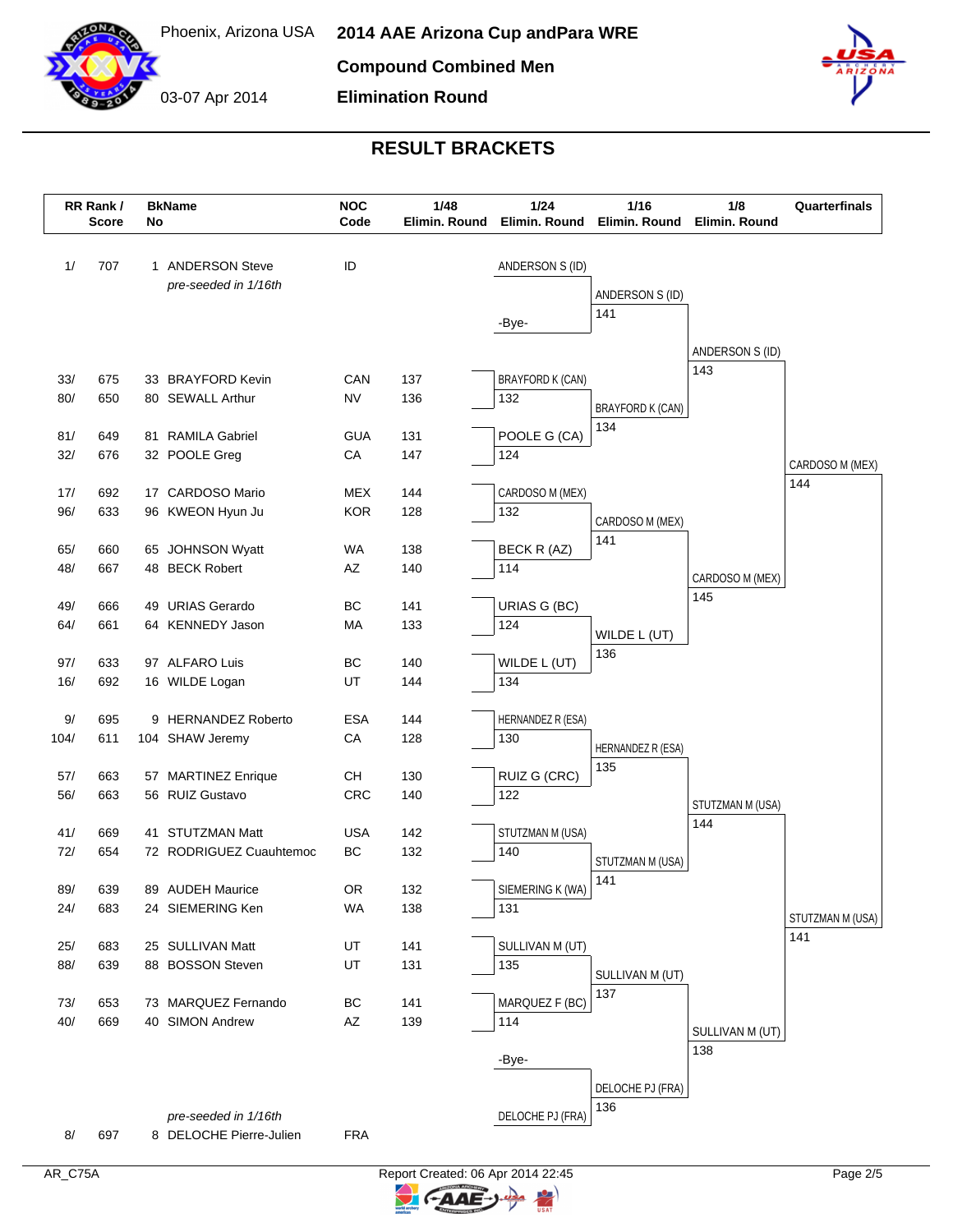



### **RESULT BRACKETS**

**Elimination Round**

|            | RR Rank /<br><b>Score</b> | No | <b>BkName</b>                            | <b>NOC</b><br>Code | 1/48<br>Elimin. Round | 1/24<br>Elimin. Round  | $1/16$<br>Elimin. Round | 1/8<br>Elimin. Round | Quarterfinals         |
|------------|---------------------------|----|------------------------------------------|--------------------|-----------------------|------------------------|-------------------------|----------------------|-----------------------|
|            |                           |    |                                          |                    |                       |                        |                         |                      |                       |
| 5/         | 702                       |    | 5 PAGNI Sergio                           | <b>ITA</b>         |                       | PAGNI S (ITA)          |                         |                      |                       |
|            |                           |    | pre-seeded in 1/16th                     |                    |                       |                        | PAGNI S (ITA)           |                      |                       |
|            |                           |    |                                          |                    |                       | -Bye-                  | 143                     |                      |                       |
|            |                           |    |                                          |                    |                       |                        |                         |                      |                       |
|            |                           |    |                                          |                    |                       |                        |                         | PAGNI S (ITA)<br>145 |                       |
| 37/        | 672                       |    | 37 GILLINGHAM Tim                        | UT                 | 145                   | GILLINGHAM T (UT)      |                         |                      |                       |
| 76/        | 653                       |    | 76 RIVERA Louie                          | TX                 | 134                   | 141                    | GILLINGHAM T (UT)       |                      |                       |
| 85/        | 642                       |    | 85 PHETTEPLACE Enoch                     | TX                 | 139                   | <b>BENNETT E (USA)</b> | 141                     |                      |                       |
| 28/        | 680                       |    | 28 BENNETT Eric                          | <b>USA</b>         | 144                   | 135                    |                         |                      |                       |
|            |                           |    |                                          |                    |                       |                        |                         |                      | PAGNI S (ITA)         |
| 21/        | 687                       |    | 21 TAYLOR Dacota                         | TX                 | 143                   | TAYLOR D (TX)          |                         |                      | 143                   |
| 92/        | 638                       |    | 92 THOMPSON Benjamin                     | SC                 | 134                   | 129                    | MARTIN J (CAN)          |                      |                       |
|            |                           |    |                                          |                    |                       |                        | 128                     |                      |                       |
| 69/        | 659                       |    | 69 MARTIN Jim                            | CAN                | 143                   | MARTIN J (CAN)         |                         |                      |                       |
| 44/        | 668                       |    | 44 CORDERO Arturo                        | <b>GUA</b>         | 138                   | 133                    |                         | WARDRIP J (CO)       |                       |
| 53/        | 664                       |    | 53 GREEN Tyler                           | TX                 | -Bye-                 | WARDRIP J (CO)         |                         | 137                  |                       |
| 60/        | 662                       |    | 60 WARDRIP Jason                         | CO                 |                       | 133                    |                         |                      |                       |
|            |                           |    |                                          |                    |                       |                        | WARDRIP J (CO)<br>132   |                      |                       |
| 101/       | 614                       |    | 101 SPANGLER Andrew                      | TX                 | 133                   | ENGLISH B (OR)         |                         |                      |                       |
| 12/        | 694                       |    | 12 ENGLISH Ben                           | <b>OR</b>          | 143                   | 132                    |                         |                      |                       |
| 13/        | 692                       |    | 13 ZAMANINEJAD Reza                      | CA                 | 141                   | ZAMANINEJAD R (CA)     |                         |                      |                       |
| 100/       | 627                       |    | 100 FITZGERALD Ryan                      | <b>MO</b>          | 125                   | 132                    |                         |                      |                       |
|            |                           |    |                                          |                    |                       |                        | LOPEZ GALLO H (BC)      |                      |                       |
| 61/        | 662                       |    | 61 EVANS Kevin                           | CAN                | 134                   | LOPEZ GALLO H (BC)     | 133                     |                      |                       |
| 52/        | 665                       |    | 52 LOPEZ GALLO Humberto                  | BC                 | 138                   | 139                    |                         | MEDINA A (MEX)       |                       |
|            |                           |    |                                          |                    |                       |                        |                         | 138                  |                       |
| 45/<br>68/ | 668<br>659                |    | 45 MILLER David<br>68 RAMIREZ Angel      | AZ<br><b>FL</b>    | 142<br>137            | MILLER D (AZ)<br>125   |                         |                      |                       |
|            |                           |    |                                          |                    |                       |                        | MEDINA A (MEX)          |                      |                       |
| 93/        | 636                       |    | 93 BAILEY Joseph                         | MI                 | 140                   | MEDINA A (MEX)         | 138                     |                      |                       |
| 20/        | 688                       |    | 20 MEDINA Adolfo                         | <b>MEX</b>         | 141                   | 139                    |                         |                      | <b>DEATON B (USA)</b> |
|            |                           |    |                                          |                    |                       |                        |                         |                      | 148                   |
| 29/        | 679                       |    | 29 WILKIN Joe                            | МA                 | 141                   | WILKIN J (MA)          |                         |                      |                       |
| 84/        | 647                       |    | 84 PAIZ Rafael                           | <b>GUA</b>         | 127                   | 130                    | OSPINA JC (COL)         |                      |                       |
| 77/        | 652                       |    | 77 SHELBY Andre                          | FL.                | 140                   | OSPINA JC (COL)        | 137                     |                      |                       |
| 36/        | 673                       |    | 36 OSPINA Jose Carlos                    | COL                | 141                   | 139                    |                         |                      |                       |
|            |                           |    |                                          |                    |                       |                        |                         | DEATON B (USA)       |                       |
|            |                           |    |                                          |                    |                       | -Bye-                  |                         | 143                  |                       |
|            |                           |    |                                          |                    |                       |                        | <b>DEATON B (USA)</b>   |                      |                       |
|            |                           |    |                                          |                    |                       |                        | 144                     |                      |                       |
| 4/         | 703                       |    | pre-seeded in 1/16th<br>4 DEATON Bridger | <b>USA</b>         |                       | <b>DEATON B (USA)</b>  |                         |                      |                       |
|            |                           |    |                                          |                    |                       |                        |                         |                      |                       |

**CAAE**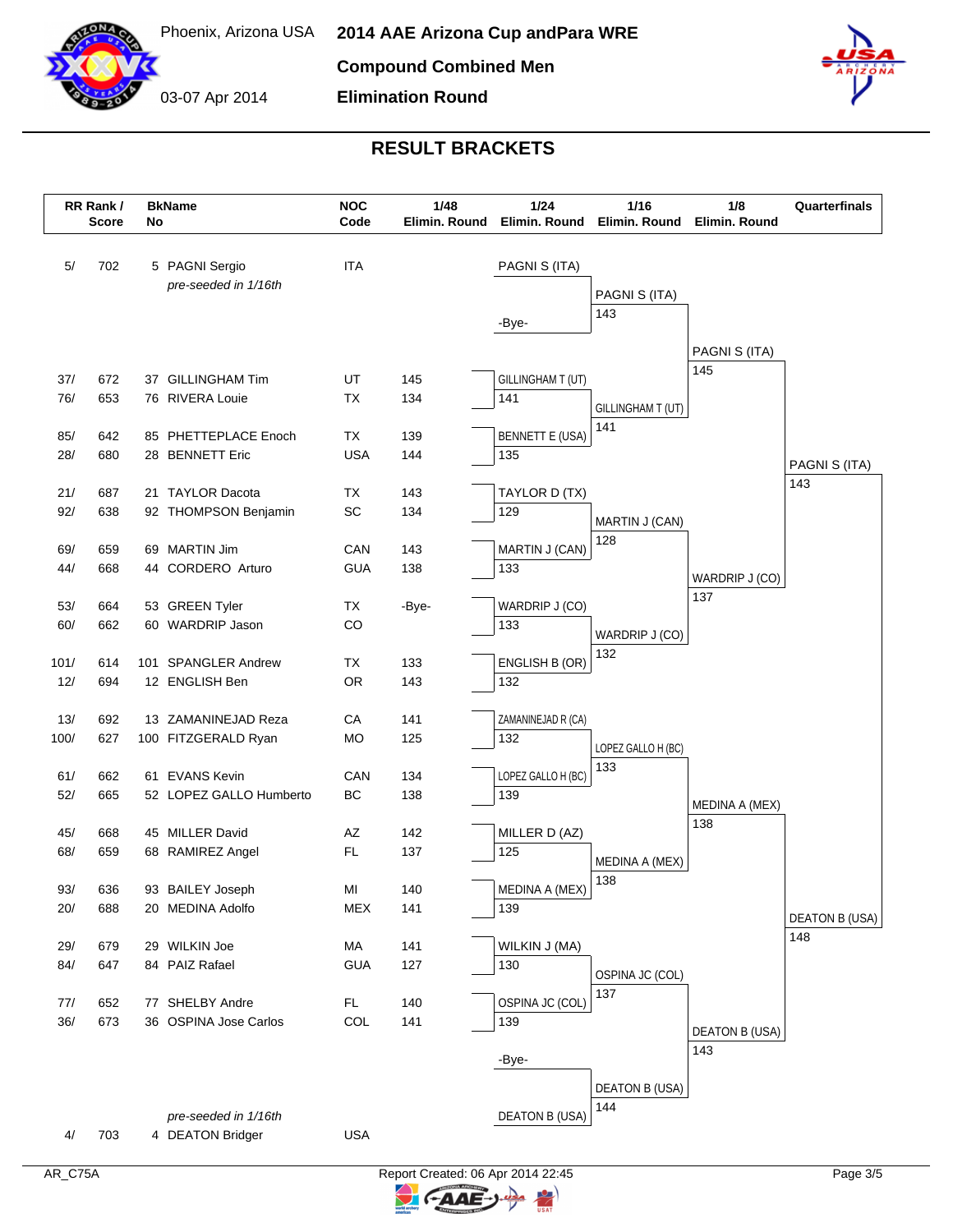



# **RESULT BRACKETS**

**Elimination Round**

| RR Rank /<br><b>Score</b> |            | No | <b>BkName</b>                            | <b>NOC</b><br>Code | 1/48<br>Elimin. Round | 1/24<br>Elimin. Round   | 1/16                 | 1/8<br>Elimin. Round Elimin. Round | Quarterfinals       |
|---------------------------|------------|----|------------------------------------------|--------------------|-----------------------|-------------------------|----------------------|------------------------------------|---------------------|
| 3/                        | 704        |    | 3 WILDE Reo<br>pre-seeded in 1/16th      | <b>USA</b>         |                       | WILDE R (USA)           | WILDE R (USA)<br>143 |                                    |                     |
|                           |            |    |                                          |                    |                       | -Bye-                   |                      | WILDE R (USA)                      |                     |
| 35/                       | 675        |    | 35 ALVARADO Gerardo                      | MEX                | 144                   | ALVARADO G (MEX)        |                      | 142                                |                     |
| 78/                       | 652        |    | 78 DENYS Alec                            | CAN                | 139                   | 132                     |                      |                                    |                     |
|                           |            |    |                                          |                    |                       |                         | JAIME H (MEX)        |                                    |                     |
| 83/                       | 648        |    | 83 MARQUEZ Anthony                       | AZ                 | 136                   | JAIME H (MEX)           | 138                  |                                    |                     |
| 30/                       | 678        |    | 30 JAIME Hafid                           | <b>MEX</b>         | 143                   | 138                     |                      |                                    | WILDE R (USA)       |
|                           |            |    |                                          |                    |                       |                         |                      |                                    | 144                 |
| 19/<br>94/                | 689<br>634 |    | 19 BASS Henry<br>94 ANTONIOS Jean-Pierre | UT<br><b>FIN</b>   | 146<br>139            | BASS H (UT)<br>140      |                      |                                    |                     |
|                           |            |    |                                          |                    |                       |                         | BASS H (UT)          |                                    |                     |
| 67/                       | 660        |    | 67 HUDSON Robert                         | CAN                | 132                   | SENA J (USA)            | 138                  |                                    |                     |
| 46/                       | 668        |    | 46 SENA Jeff                             | <b>USA</b>         | 145                   | 129                     |                      | VINCENT S (WA)                     |                     |
|                           |            |    |                                          |                    |                       |                         |                      | 138                                |                     |
| 51/                       | 665        |    | 51 VINCENT Shawnn                        | WA                 | 142                   | VINCENT S (WA)          |                      |                                    |                     |
| 62/                       | 661        |    | 62 MACDONALD Matthew                     | AZ                 | 136                   | 132                     | VINCENT S (WA)       |                                    |                     |
| 99/                       | 628        |    | 99 SON Sung Sik                          | <b>KOR</b>         | 129                   | HOUSER D (PA)           | 139                  |                                    |                     |
| 14/                       | 692        |    | 14 HOUSER David                          | PA                 | 145                   | 120                     |                      |                                    |                     |
|                           |            |    |                                          |                    |                       |                         |                      |                                    |                     |
| 11/                       | 694        |    | 11 WILLETT, JR. Rodger                   | VA                 | 147                   | WILLETT, JR. R (VA)     |                      |                                    |                     |
| 102/                      | 613        |    | 102 BROWN Roland                         | AZ                 | 127                   | 137                     | WILLETT, JR. R (VA)  |                                    |                     |
|                           |            |    |                                          |                    |                       |                         | 144                  |                                    |                     |
| 59/                       | 662        |    | 59 MARTINEZ Domonic                      | UT                 | 139                   | MARTINEZ D (UT)         |                      |                                    |                     |
| 54/                       | 664        |    | 54 TURMEL Kevin                          | MA                 | 138                   | 109                     |                      | WILLETT, JR. R (VA)                |                     |
| 43/                       | 668        |    | 43 LIMBOURNE Scott                       | <b>NM</b>          | 132                   | GO SK (KOR)             |                      | 144                                |                     |
| 70/                       | 656        |    | 70 GO Sung Kil                           | <b>KOR</b>         | 137                   | 132                     |                      |                                    |                     |
|                           |            |    |                                          |                    |                       |                         | ROUSSEAU S (CAN)     |                                    |                     |
| 91/                       | 638        |    | 91 FISHER Nick                           | AΖ                 | 142                   | ROUSSEAU S (CAN)        | 140                  |                                    |                     |
| 22/                       | 687        |    | 22 ROUSSEAU Simon                        | CAN                | 144                   | 135                     |                      |                                    | WILLETT, JR. R (VA) |
| 27/                       | 680        |    | 27 GONZALEZ Rodolfo                      | <b>MEX</b>         |                       |                         |                      |                                    | 147                 |
| 86/                       | 642        |    | 86 SPECK Michael                         | AZ                 | 142<br>140            | GONZALEZ R (MEX)<br>134 |                      |                                    |                     |
|                           |            |    |                                          |                    |                       |                         | GONZALEZ R (MEX)     |                                    |                     |
| 75/                       | 653        |    | 75 MORENO Joel                           | UT                 | 140 T.X*              | MORENO J (UT)           | 139                  |                                    |                     |
| 38/                       | 672        |    | 38 VISCO Brian                           | MA                 | 140 T.10              | 126                     |                      | QUEVEDO CE (MEX)                   |                     |
|                           |            |    |                                          |                    |                       |                         |                      | 143                                |                     |
|                           |            |    |                                          |                    |                       | -Bye-                   |                      |                                    |                     |
|                           |            |    |                                          |                    |                       |                         | QUEVEDO CE (MEX)     |                                    |                     |
|                           |            |    | pre-seeded in 1/16th                     |                    |                       | QUEVEDO CE (MEX)        | 141                  |                                    |                     |
| 6/                        | 697        |    | 6 QUEVEDO Cecilio E.                     | <b>MEX</b>         |                       |                         |                      |                                    |                     |
|                           |            |    |                                          |                    |                       |                         |                      |                                    |                     |

**CAAE-**